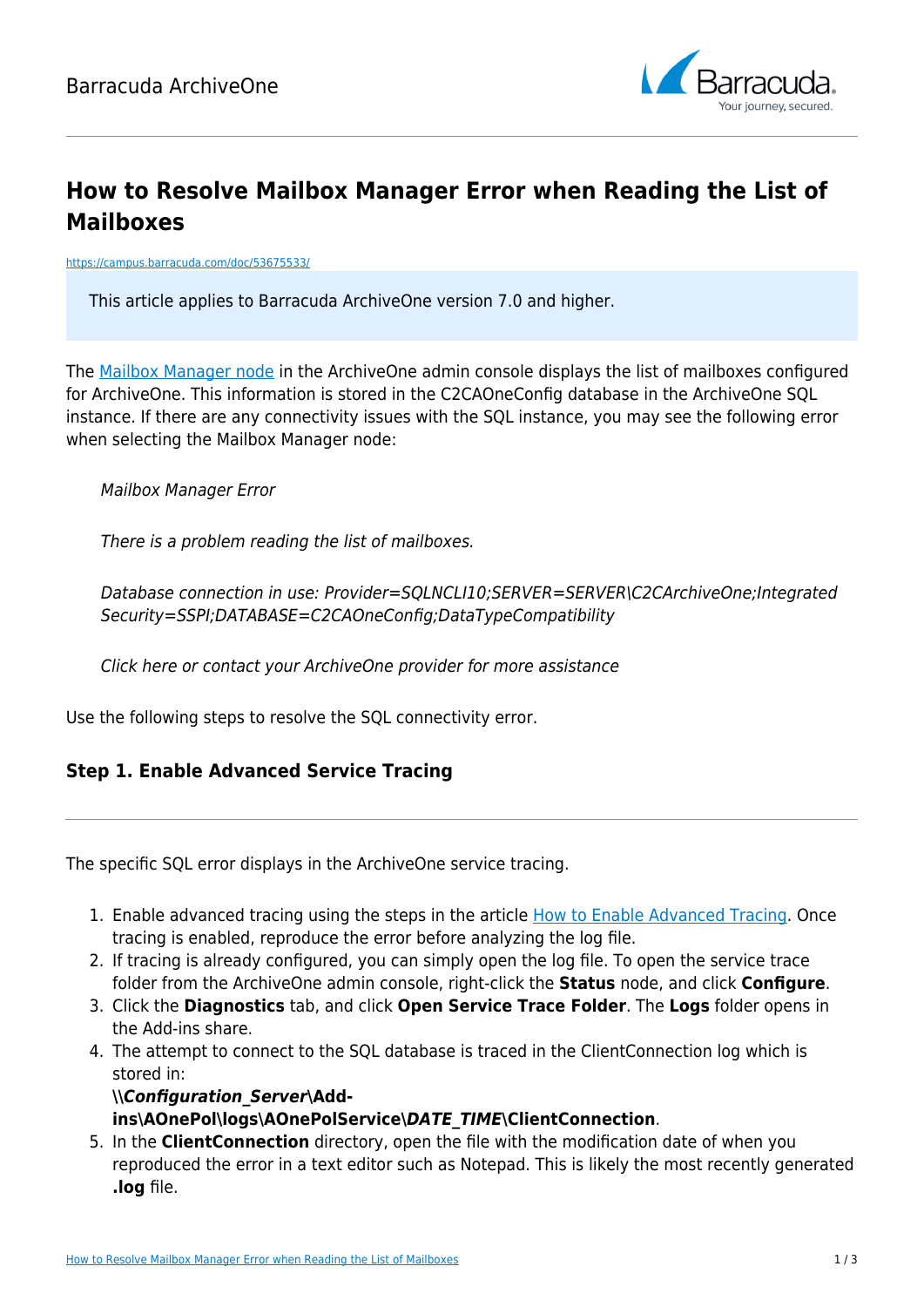

### **Step 2. Analyze the ClientConnection Log for the SQL Connection Error**

- 1. With the file open in Notepad, look for lines that start with: AOneMailboxManagerDatabase::Connect Connection Open failed
- 2. The nature of the SQL error is specified in these log lines.

#### **Step 3. Resolve the SQL Connection Error**

There can be a number of different causes:

- The SQL instance name is incorrect
- The named server cannot be resolved in DNS
- There is a firewall preventing connection to the SQL instance
- The SQL Server Browser service is not running on the SQL server
- The TCP/IP protocol is not enabled for the specified SQL instance

The error in the ClientConnection log provides more detail as to the nature of the failure. You should:

- 1. Confirm that the SQL instance name is correct and contains no misspellings.
- 2. Confirm the specified hostname resolves in DNS from the ArchiveOne server, for example, ping this from the command line.
- 3. If you have deployed any firewalls between the SQL server and the ArchiveOne server, ensure the necessary ports for SQL connectivity are open (see the Firewall Configuration section in [Prepare for Installation\)](http://campus.barracuda.com/doc/42042828/).
- 4. On the SQL server, ensure the **SQL Server Browser** service is running from the Microsoft Services console (**services.msc**).
- 5. In the SQL Server Configuration Manager, ensure the TCP/IP protocol is enabled for the ArchiveOne SQL instance.
	- 1. Launch the **SQL Server Configuration Manager**.
	- 2. Expand the **SQL Server Network Configuration** node and select the **Protocols for INSTANCE**, where INSTANCE is the name of the SQL instance used by ArchiveOne.
	- 3. Ensure **TCP/IP** is set to **Enabled**.